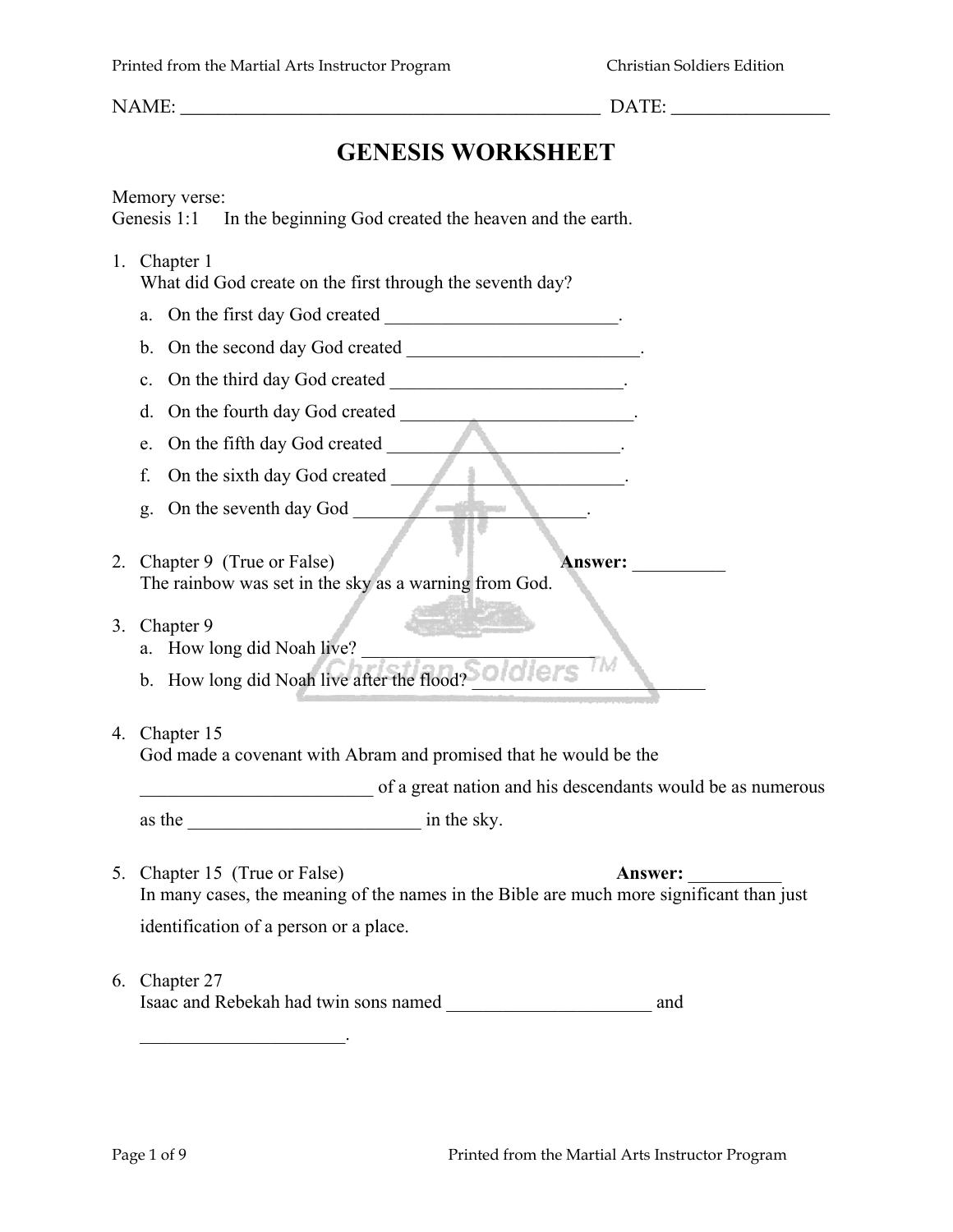NAME: \_\_\_\_\_\_\_\_\_\_\_\_\_\_\_\_\_\_\_\_\_\_\_\_\_\_\_\_\_\_\_\_\_\_\_\_\_\_\_\_\_\_\_\_\_ DATE: \_\_\_\_\_\_\_\_\_\_\_\_\_\_\_\_\_

## **GENESIS WORKSHEET (continued)**

7. Chapter 27 The younger brother, \_\_\_\_\_\_\_\_\_\_\_\_\_\_\_\_\_\_\_, brought the older twins birthright, and by trickery received the \_\_\_\_\_\_\_\_\_\_\_\_\_\_\_\_\_\_\_\_\_\_\_\_\_ from his father.

8. Chapter 35 God changed Jacob's name to "\_\_\_\_\_\_\_\_\_\_\_\_\_\_\_\_\_\_\_\_\_\_\_\_\_\_\_\_\_\_\_\_", which means "one who fights, strives or persists with God."

9. Chapter 49

Jacob eventually had 12 sons who became known as the twelve tribes of

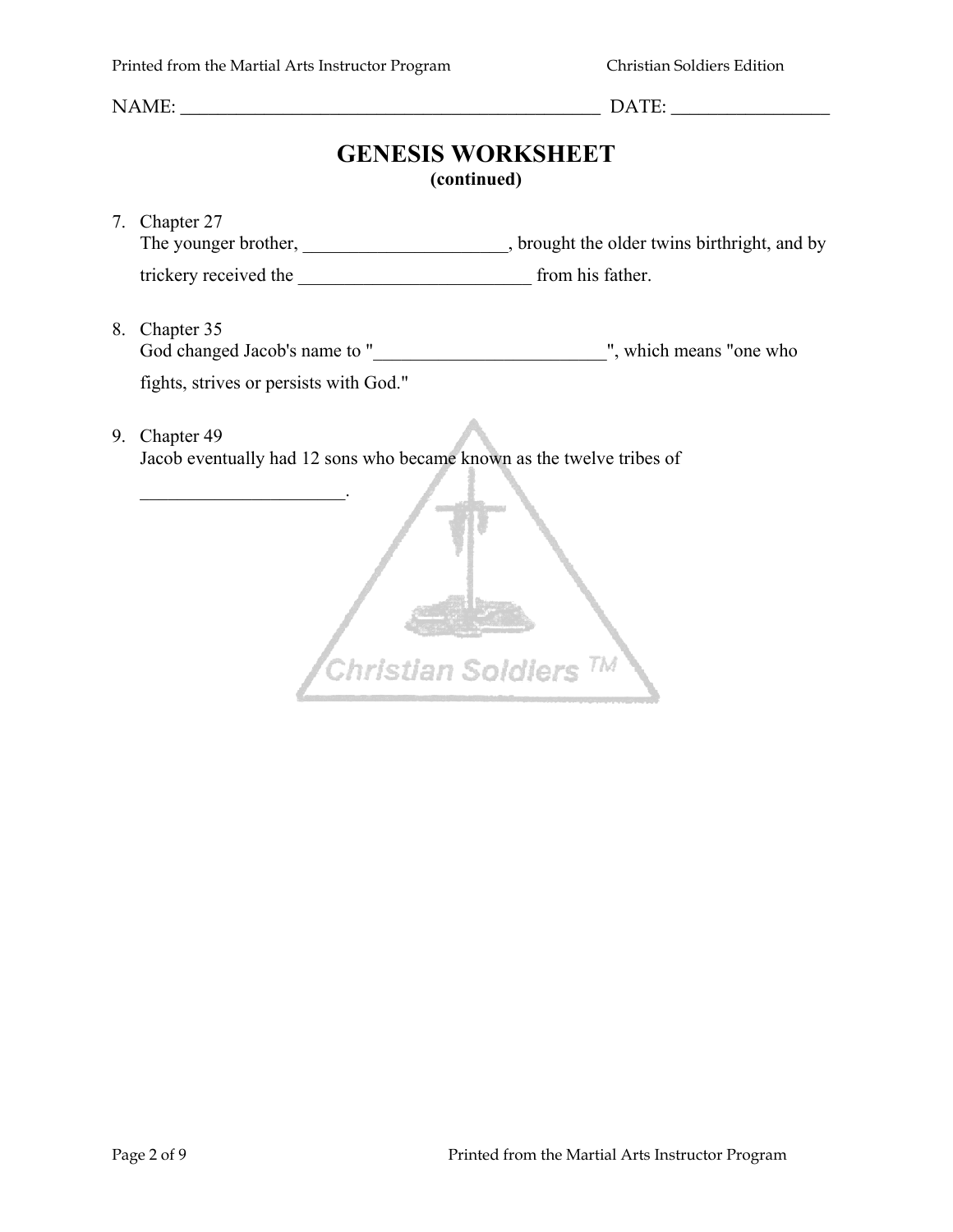| <b>EXODUS WORKSHEET</b> |                                                                                                                                  |  |  |  |  |  |  |  |
|-------------------------|----------------------------------------------------------------------------------------------------------------------------------|--|--|--|--|--|--|--|
|                         | <b>Memory Verse:</b><br>Exodus 20:2 "I am the Lord your God, who brought you out of Egypt, out of the land of<br>slavery." (NIV) |  |  |  |  |  |  |  |
|                         | 1. Chapter 1 Verse 22<br>Then Pharaoh gave this order to all his people: "Every boy that is born you must                        |  |  |  |  |  |  |  |
|                         |                                                                                                                                  |  |  |  |  |  |  |  |
|                         | 2. Chapter 3 Verse 2                                                                                                             |  |  |  |  |  |  |  |
|                         | Moses saw that though the bush was on fire it did not burn up.                                                                   |  |  |  |  |  |  |  |
|                         | 3. Chapter 7 Verse 7<br>Moses was ____________ years old and Aaron<br>when they spoke to Pharaoh.                                |  |  |  |  |  |  |  |
|                         | 4. Chapter 9 Verse 26<br>The only place it did not hail was the<br>where the Israelites were.                                    |  |  |  |  |  |  |  |
|                         | 5. Chapter 12 Verse 40<br>Now the length of time the Israelite people lived in Egypt was 430 years.                              |  |  |  |  |  |  |  |
|                         | What happened at the end of that time? Soldiers                                                                                  |  |  |  |  |  |  |  |
|                         | 6. Chapter 13 Verse 21<br>By day the Lord went ahead of them in a pillar of __________________ to guide them on their            |  |  |  |  |  |  |  |
|                         | by day or night.                                                                                                                 |  |  |  |  |  |  |  |
| 7.                      | Chapter 14 Verses $19 - 20a$<br>Then the ___________________, who had been traveling in front of Israel's army,                  |  |  |  |  |  |  |  |
|                         | withdrew and went behind them. The pillar of cloud also moved from in front and stood                                            |  |  |  |  |  |  |  |
|                         | behind them, coming between the armies of ____________ and __________.                                                           |  |  |  |  |  |  |  |
| 8.                      | Chapter 16 Verse 35                                                                                                              |  |  |  |  |  |  |  |
|                         | settled; they ate manna until they reached the border of                                                                         |  |  |  |  |  |  |  |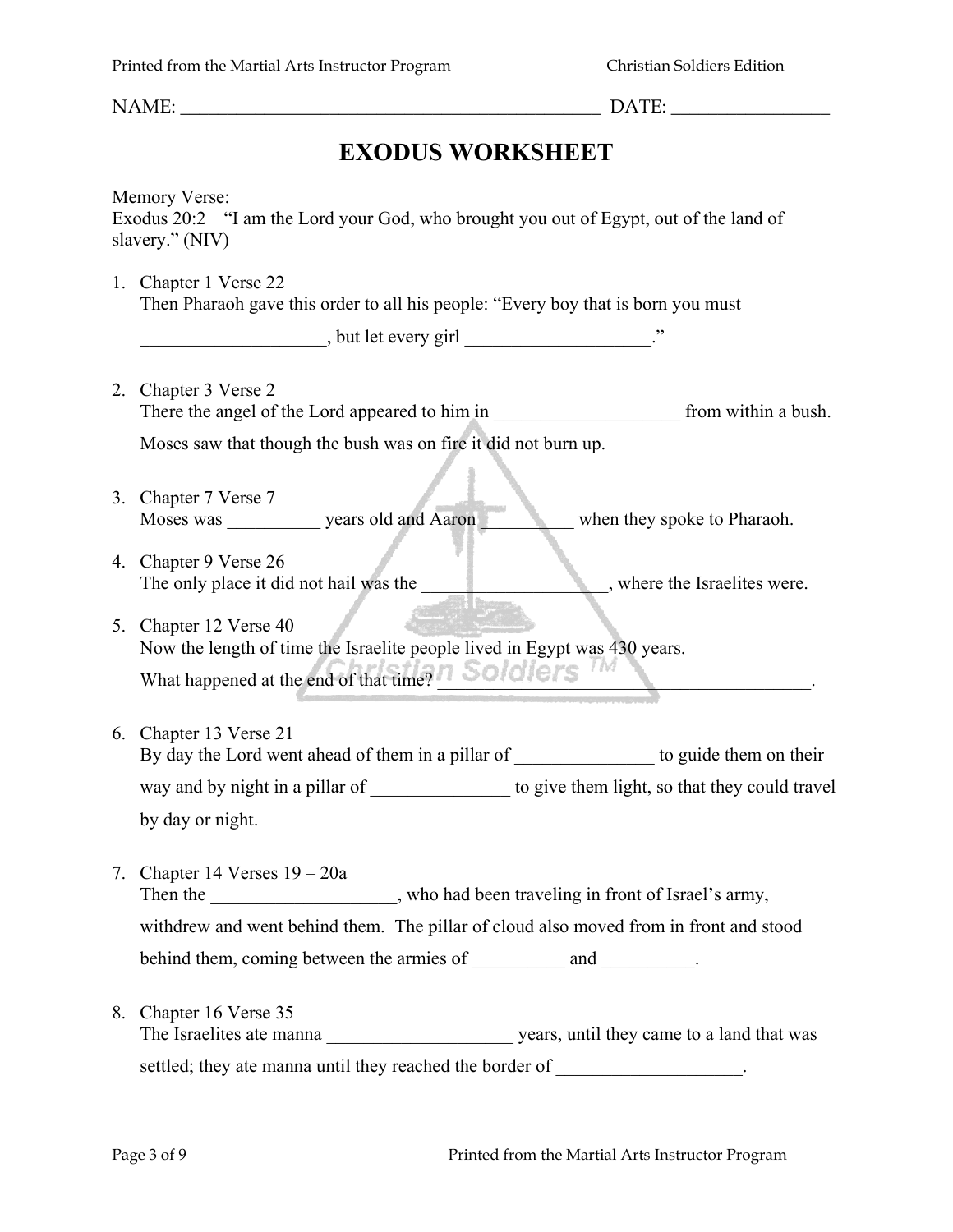NAME: \_\_\_\_\_\_\_\_\_\_\_\_\_\_\_\_\_\_\_\_\_\_\_\_\_\_\_\_\_\_\_\_\_\_\_\_\_\_\_\_\_\_\_\_\_ DATE: \_\_\_\_\_\_\_\_\_\_\_\_\_\_\_\_\_

## **EXODUS WORKSHEET (continued)**

9. Chapter 33 Verses 19 – 20 And the Lord said, "I will cause all my to pass in front of you, and I will proclaim my name, the Lord, in your presence. I will have mercy on whom I will have mercy, and I will have compassion on whom I will have compassion. But," he said, "you cannot see my face, for no one may see \_\_\_\_\_\_\_\_\_ and \_\_\_\_\_\_\_\_.

#### 10. Chapter 34 Verse 29

When Moses came down from Mount Sinai with the \_\_\_\_\_\_\_\_\_\_\_\_\_\_\_\_\_\_\_\_ of the Testimony in his hands, he was not aware that his face was \_\_\_\_\_\_\_\_\_\_\_\_\_\_\_\_\_\_\_\_ because he had spoken with the Lord.

Christian Soldiers<sup>TM</sup>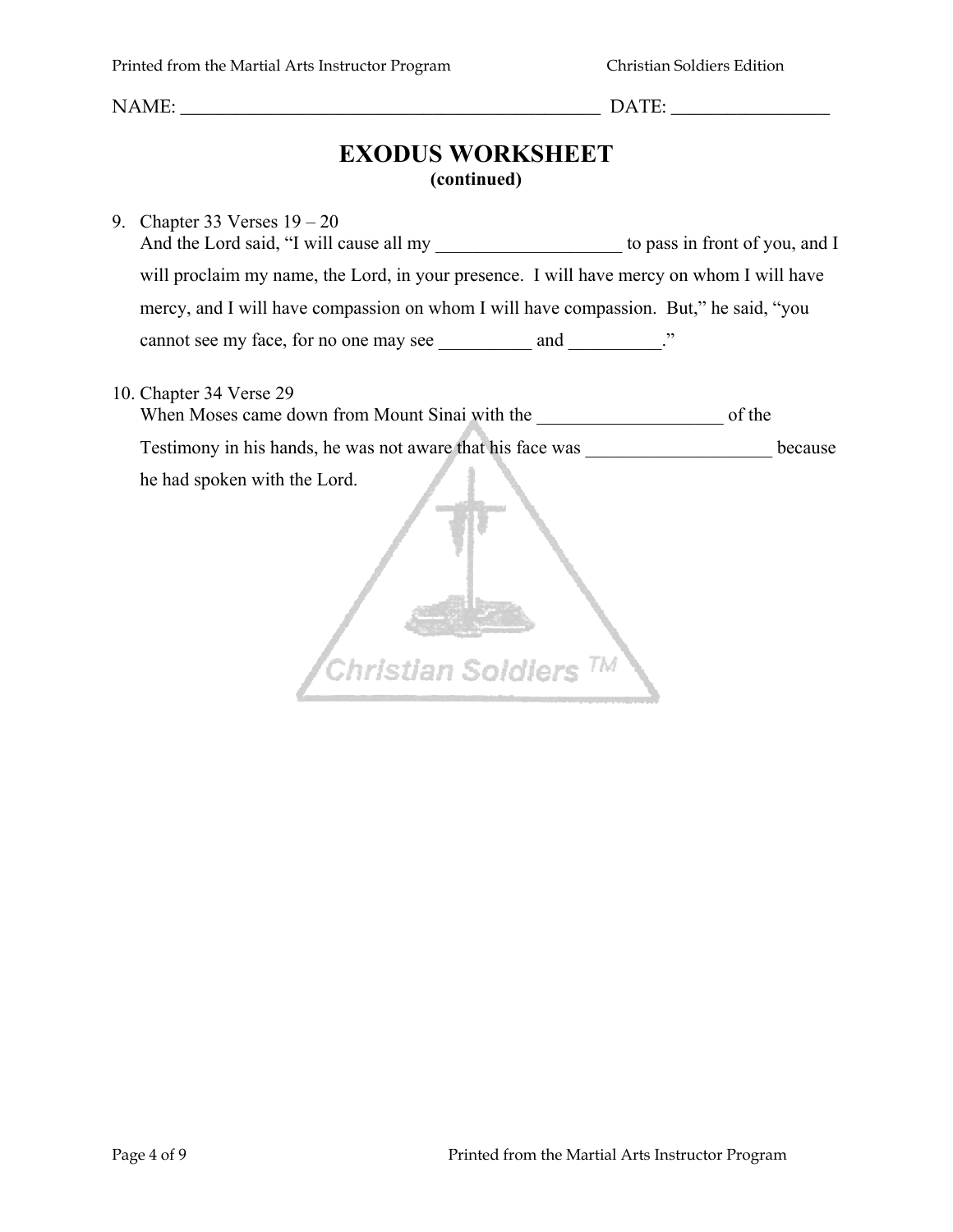NAME:  $\Box$ **LEVITICUS WORKSHEET** Memory Verse: Leviticus 19:18 "Love your neighbor as yourself." 1. Chapter 1 The Lord called to Moses and talked to him from the  $\blacksquare$ 2. Chapter 2 When someone brings a grain offering to the Lord, his offering is to be of fine \_\_\_\_\_\_\_\_\_\_\_\_\_\_\_\_\_\_\_\_. He is to \_\_\_\_\_\_\_\_\_\_\_\_\_\_\_\_\_\_\_\_ on it, put  $\frac{1}{\sqrt{1-\frac{1}{2}}}\qquad \text{on it.}$ 3. Chapter 3 If someone's offering is a fellowship offering, and he offers an  $\blacksquare$ the heard, whether male or female, he is to present before the Lord an animal without  $\mathcal{L}_\text{max}$  , we have the set of the set of the set of the set of the set of the set of the set of the set of the set of the set of the set of the set of the set of the set of the set of the set of the set of the set of 4. Chapter 10 Moses said to Aaron, "This is what the said: spoke of when he said: 'Among those who approach me I will show  $\overline{f}$  and  $\overline{f}$  in the sight of all the people I will be \_\_\_\_\_\_\_\_\_\_\_\_\_\_\_\_\_\_\_\_.'" Aaron remained silent. 5. Chapter 18 You must obey my and be careful to follow my decrees. I am the  $\mathcal{L}_\text{max}$  , we have the set of the set of the set of the set of the set of the set of the set of the set of the set of the set of the set of the set of the set of the set of the set of the set of the set of the set of 6. Chapter 19 Each of you must respect his \_\_\_\_\_\_\_\_\_\_\_\_\_\_\_\_\_\_\_\_\_, and you must observe my \_\_\_\_\_\_\_\_\_\_\_\_\_\_\_\_\_\_\_\_. I am the Lord your God. 7. Chapter 19 Do not \_\_\_\_\_\_\_\_\_\_\_\_\_\_\_\_\_\_\_. Do not \_\_\_\_\_\_\_\_\_\_\_\_\_\_\_\_. Do not  $\mathcal{L}_\text{max}$  , we have the set of the set of the set of the set of the set of the set of the set of the set of the set of the set of the set of the set of the set of the set of the set of the set of the set of the set of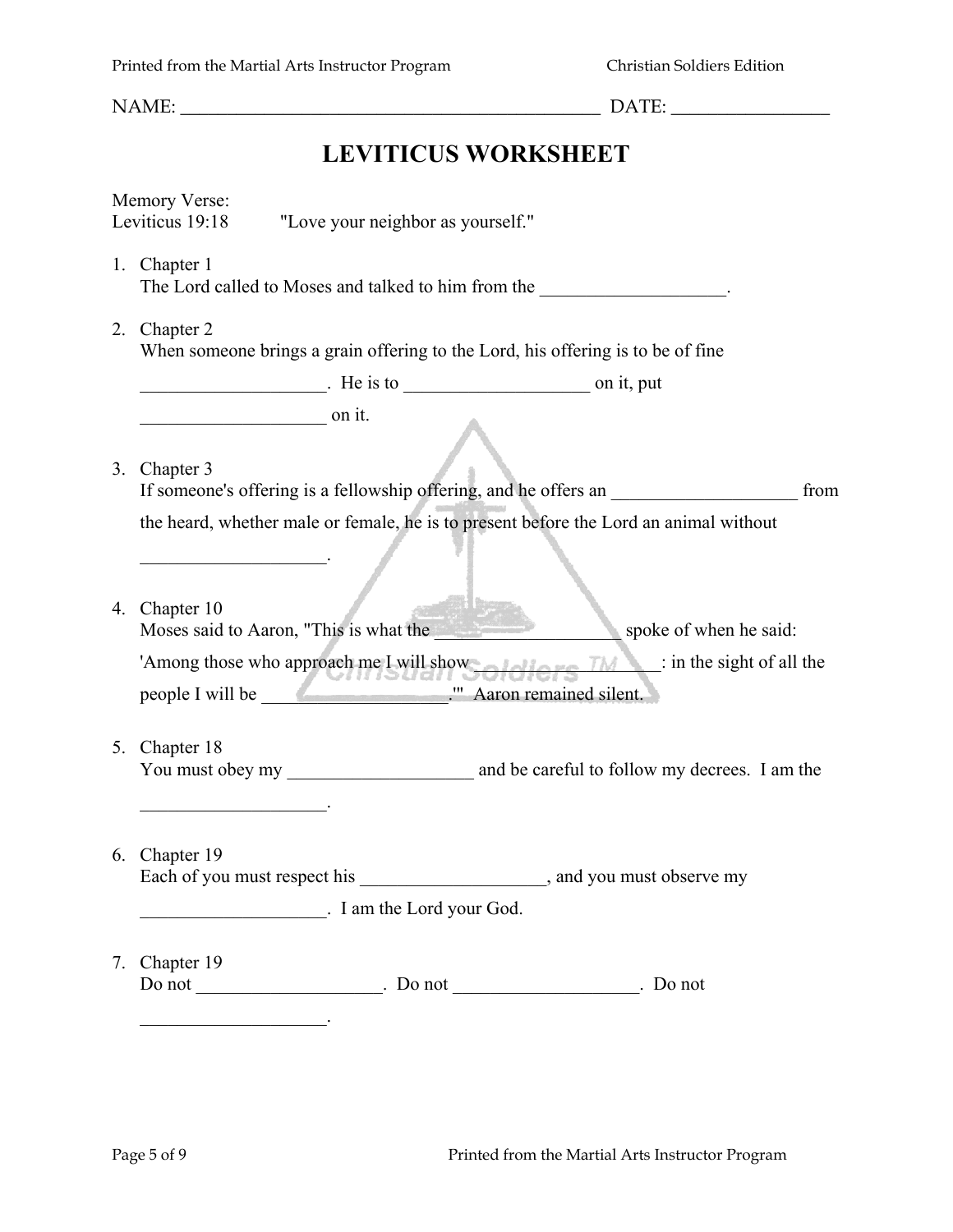NAME: \_\_\_\_\_\_\_\_\_\_\_\_\_\_\_\_\_\_\_\_\_\_\_\_\_\_\_\_\_\_\_\_\_\_\_\_\_\_\_\_\_\_\_\_\_ DATE: \_\_\_\_\_\_\_\_\_\_\_\_\_\_\_\_\_

# **LEVITICUS WORKSHEET (continued)**

|                                                                                                         | 8. Chapter 19                                                                  |  |  |  |  |  |  |
|---------------------------------------------------------------------------------------------------------|--------------------------------------------------------------------------------|--|--|--|--|--|--|
|                                                                                                         | Do not cut your bodies for the dead or put marks on yourselves. I              |  |  |  |  |  |  |
|                                                                                                         | am the Lord your God.                                                          |  |  |  |  |  |  |
| 9.                                                                                                      | Chapter 26                                                                     |  |  |  |  |  |  |
|                                                                                                         | for                                                                            |  |  |  |  |  |  |
|                                                                                                         | yourselves, and do not place a series in your hand to bow down to it. I am     |  |  |  |  |  |  |
|                                                                                                         | the Lord your God.                                                             |  |  |  |  |  |  |
|                                                                                                         |                                                                                |  |  |  |  |  |  |
|                                                                                                         | 10. Chapter 26                                                                 |  |  |  |  |  |  |
|                                                                                                         | I will grant peace in the land, and you will lie down and no one will make you |  |  |  |  |  |  |
| $\blacksquare$ I will remove<br><b>Example 15 September 15 September 16 September 16 September 2016</b> |                                                                                |  |  |  |  |  |  |
| sword will not pass through your country.                                                               |                                                                                |  |  |  |  |  |  |
|                                                                                                         |                                                                                |  |  |  |  |  |  |
|                                                                                                         |                                                                                |  |  |  |  |  |  |
|                                                                                                         | Christian Soldiers <sup>TM</sup>                                               |  |  |  |  |  |  |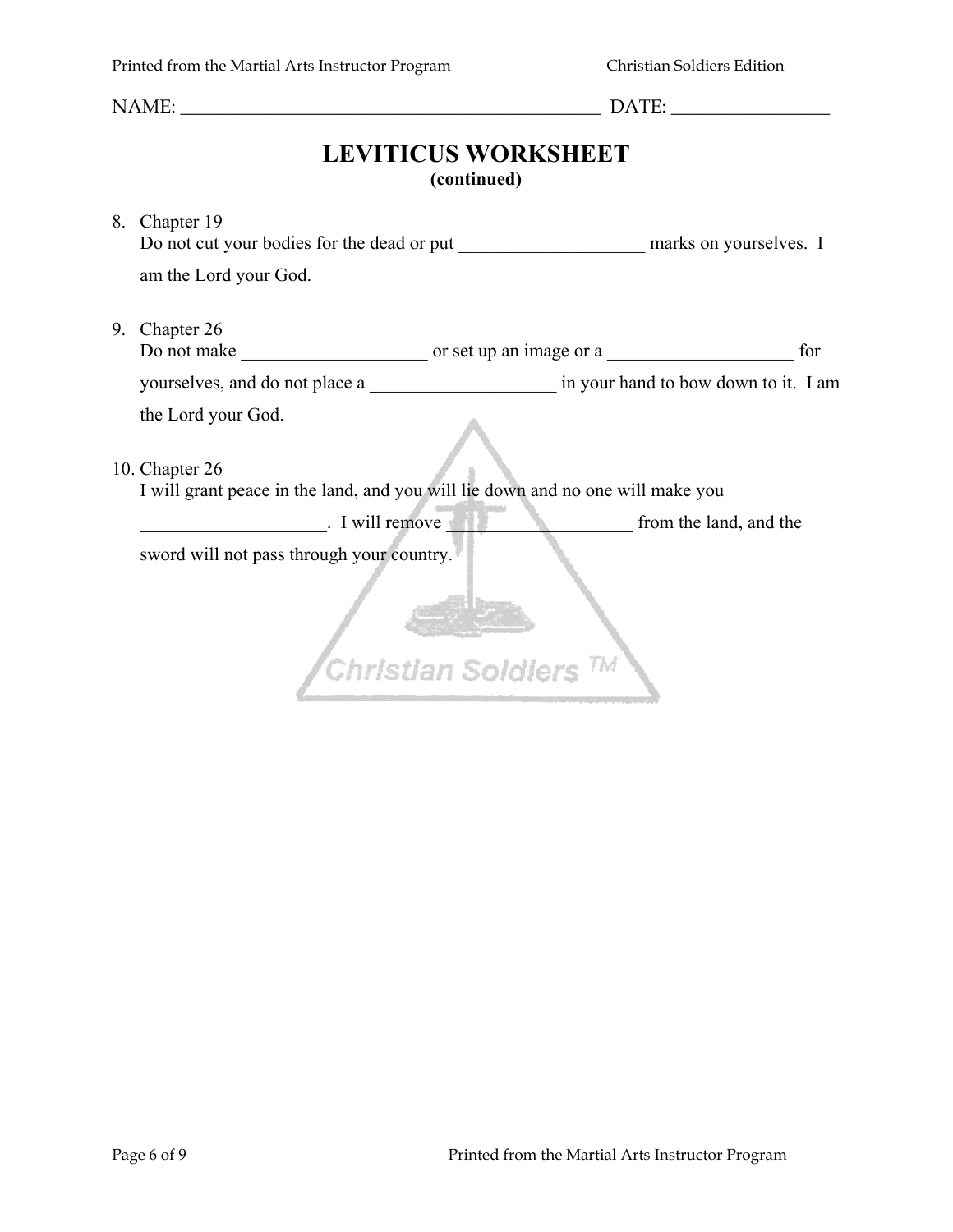\_\_\_\_\_\_\_\_\_\_\_\_\_\_\_\_\_\_\_\_\_\_\_\_\_

 $\mathcal{L}$ 

NAME:  $\Box$ 

## **NUMBERS WORKSHEET**

Memory Verse: Numbers 6:24 "The Lord bless you and keep you."

- 1. Chapter 1 Verses 1 3 What did the Lord tell Moses to do in the wilderness of Sinai?
- 2. Chapter 6 Verse 2 When a man or woman makes a vow of dedication to the Lord, what is that vow called?

 $\_$  , and the contribution of the contribution of  $\mathcal{L}_\mathcal{A}$  , and the contribution of  $\mathcal{L}_\mathcal{A}$ 

- 3. Chapter 6 Verses 3 8 When a man or woman takes the special vow, what are the three things that he or she should abstain from? \_\_\_\_\_\_\_\_\_\_\_\_\_\_\_\_\_\_\_\_\_\_\_\_\_, \_\_\_\_\_\_\_\_\_\_\_\_\_\_\_\_\_\_\_\_\_\_\_\_\_ and
- 4. Chapter 11 Verses 7 9 What was the primary food for the Israelites while they were in the wilderness? \_\_\_\_\_\_\_\_\_\_\_\_\_\_\_\_\_\_\_\_\_\_\_\_\_

Chapter 13

- 5. What was the name of the land that the Lord promised to give to Israel and Moses sent the spies into?
- 1. How many leaders did Moses send into the land to spy it out?
- 2. The spies brought back reports of what they had found to Moses, Aaron and the Israelites. What was the condition of the land? What were the people like?
- 3. What did Caleb say in verse 30?
- 4. What did the other men say in verse 31? \_\_\_\_\_\_\_\_\_\_\_\_\_\_\_\_\_\_\_\_\_\_\_\_\_\_\_\_\_\_\_\_\_\_\_\_\_\_\_\_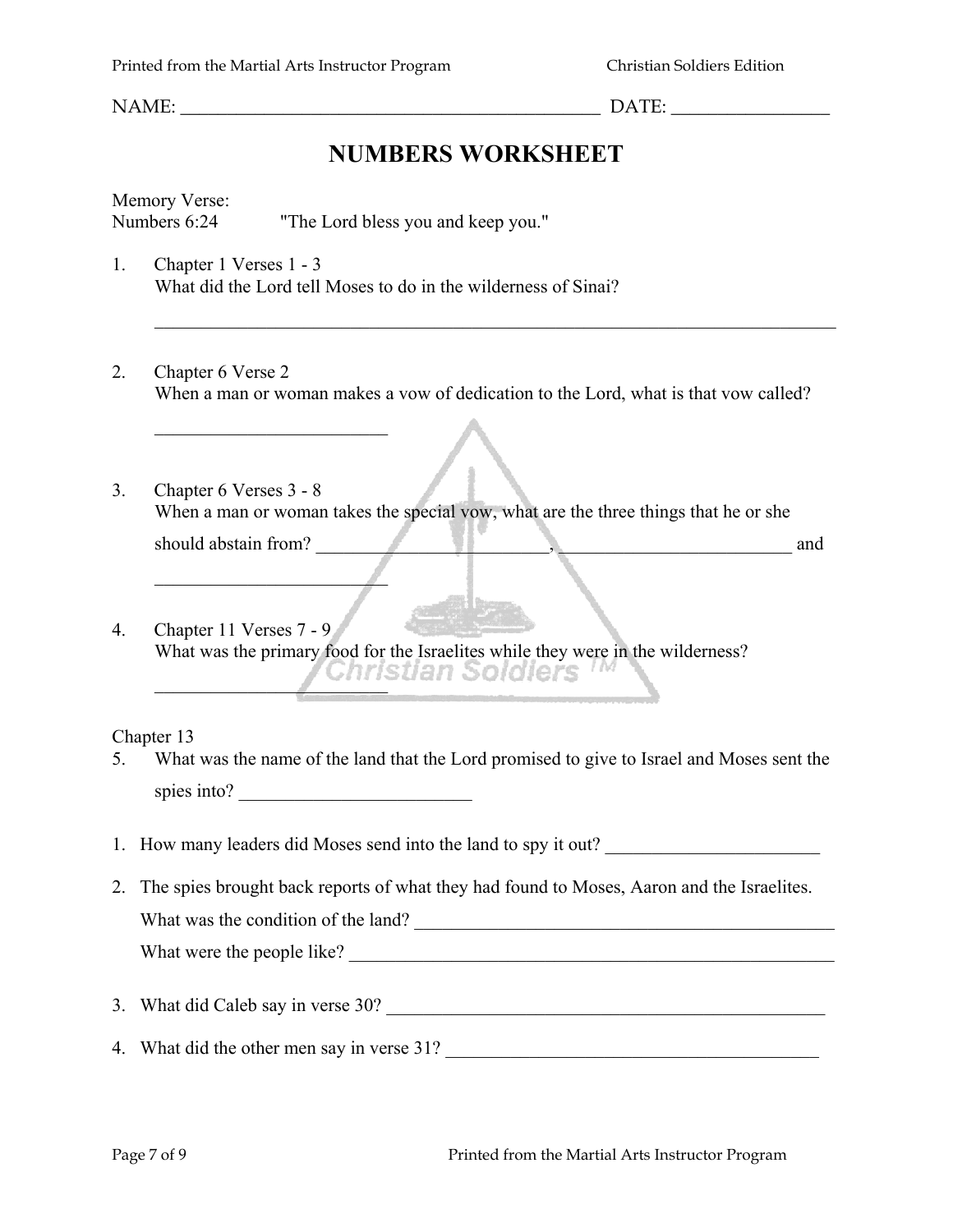$\mathcal{L}$ 

NAME: \_\_\_\_\_\_\_\_\_\_\_\_\_\_\_\_\_\_\_\_\_\_\_\_\_\_\_\_\_\_\_\_\_\_\_\_\_\_\_\_\_\_\_\_\_ DATE: \_\_\_\_\_\_\_\_\_\_\_\_\_\_\_\_\_

## **NUMBERS WORKSHEET (continued)**

Chapter 14

- 5. (True or False) **Answer:**  $\blacksquare$ The people of Israel believed the report of Joshua and Caleb, that the Lord would bring them into the land to possess it.
- 11. Because of Israel's disobedience, and lack of faith in God, how many years would the people have to live in the wilderness (verses 33-34)?
- 6. Chapter 20 Verses 1 12 (True or False) **Answer:** \_\_\_\_\_\_\_\_\_\_ Because Moses struck the rock and made water come forth from it, God did not let him lead the Israelite people into the promised land. He too would die in the wilderness.

Christian Soldiers<sup>TM</sup>

13. Chapter 27 Verses 12 - 19 Who did the Lord appoint to be Israel's new leader after the death of Moses?